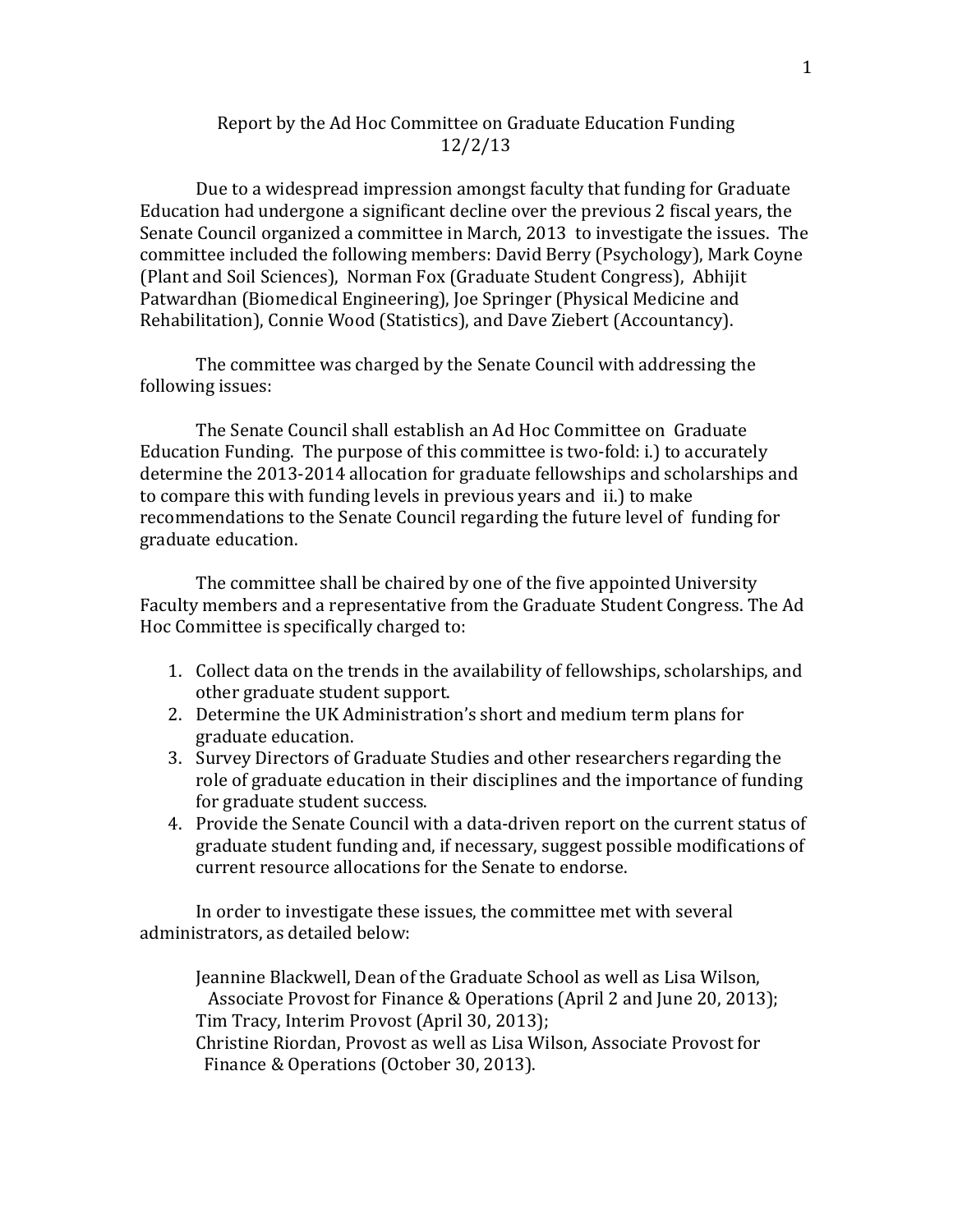Results and conclusions from these meetings are summarized in several sections below.

#### Trends on Availability of Fellowships, etc.

The committee included 5 Directors of Graduate Studies from multiple colleges, all of whom shared the strong impression of a recent significant decrease in funds supporting graduate education, particularly the Reedy Quality Achievement Fellowships and Multi-Year Fellowships which have been particularly important in the past for recruiting the highest quality graduate students to programs at the University.

Data on trends in funding for graduate education were requested from the Graduate School and provided to the committee. Following are 2 spreadsheets provided by the Graduate School. The first is a spreadsheet providing data on expenditures and sources of funding for Graduate Education over the most recent 5 years. The second spreadsheet is a count of various fellowships awarded over recent years. Unfortunately, careful review of these data raised more questions than answers. For example, the consistent increase in overall funding for graduate education seemed directly contradicted by committee members' own experiences with decreased Fellowship support for their programs. The committee also noted that there had been substantial fluctuations in the level of Fellowship funding across the 10-11, 11-12, and 12-13 academic years.

As noted earlier, the committee met with Dean Blackwell, Provost Riordan, and budget officers to gain their perspectives on faculty's' perception of reduced graduate funding. Both Dean Blackwell and Provost Riordan characterized the change in funding for Graduate Education in 2012-2013 as the result of a "perfect storm". The factors that decreased funds for this purpose included a 7.7% cut to the Graduate School Budget, previous overspending on Tuition Scholarships approximating \$660,000, and significantly reduced revenue from endowment accounts supporting fellowships due to market downturns. In the future, each College will be asked to allocate  $2 - 3$  % of income to a savings account for unexpected financial circumstances, as will Central Administration.

Overall, the committee did not feel that it obtained a clear understanding of past funding levels or a firm grasp of projected future funding levels for Graduate Education.

## Administration's Short and Medium-Term Plans for Graduate Education

As is widely appreciated across campus at present, the introduction of the new RCM budget model has created great uncertainty about future budgeting. Thus, no administrators were able to make any definitive statements regarding upcoming funding for Graduate Education.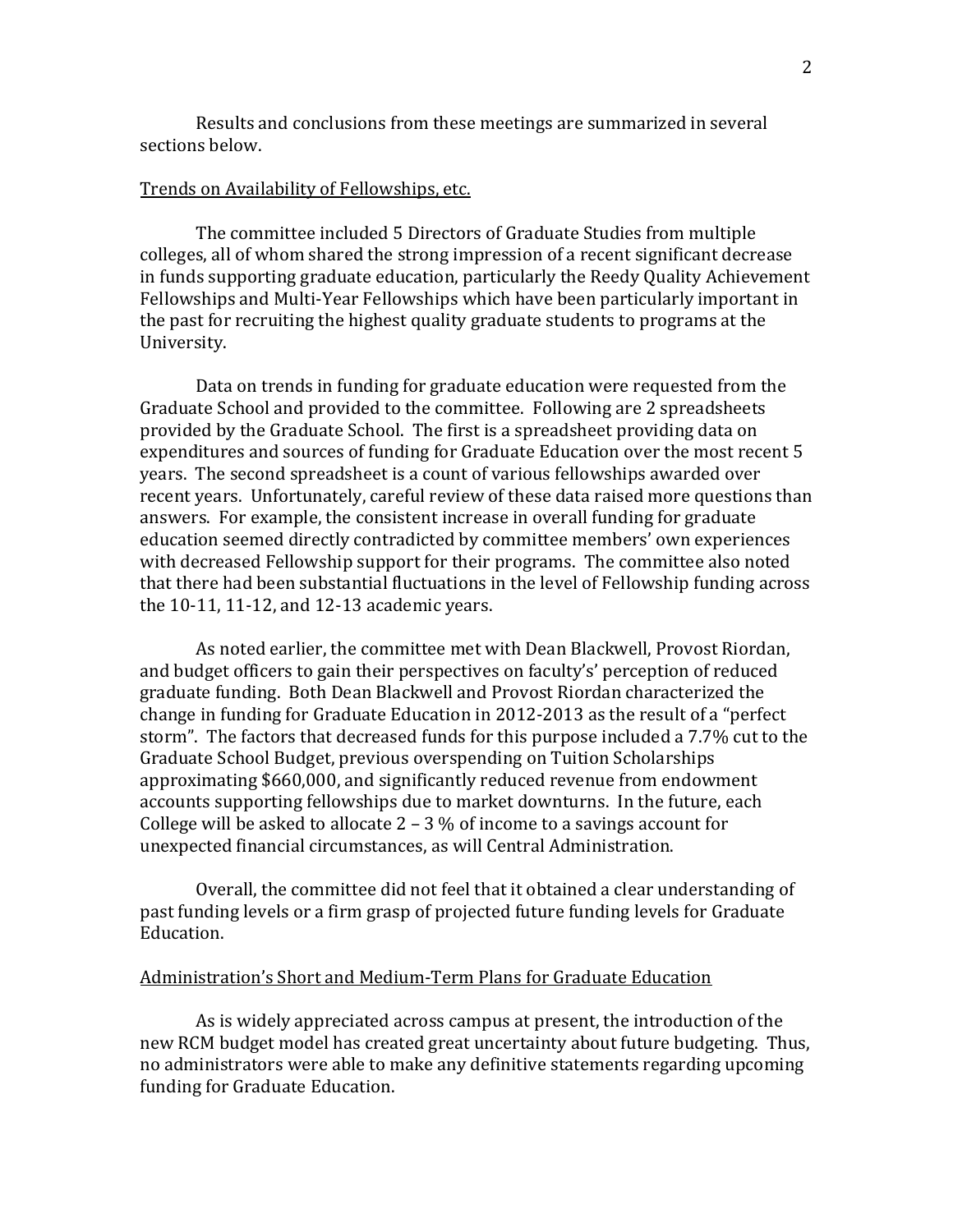That being said, as indicated on the webpage for the Office of the Provost : [http://www.uky.edu/Provost/FinancialModel/files/Education\\_Training/Training\\_P](http://www.uky.edu/Provost/FinancialModel/files/Education_Training/Training_Presentation_v8.pdf) resentation v8.pdf, the RCM funding model does provide continuing support for tuition scholarships and fellowships which will be administered by the Graduate School. Colleges will be given credit for 25% of the tuition, including tuition scholarships, generated by their graduate students (75% will go the College of the instructor). Then, Colleges will be assessed a "tax" proportional to their total student credit hour production to support these funding commitments. Unfortunately, tuition for graduate students, both actual revenue and tuition scholarships, are in the base for the Strategic Initiatives Fund (SIF), which currently is being 'taxed' at a rate of 20%. Therefore, even if the total generated tuition balances out the 'tax' the Colleges pay back to the Graduate School, the Colleges have to fund the 20% SIF tax from other sources. This represents a substantial new cost for supporting RAs, TAs, and GAs and has the potential to undermine graduate education and research.

Committee members expressed several concerns about the possible impact of the new budget model. One involved the issue of providing Deans additional authority in allocating funds within their respective colleges and the potential for negative repercussions on graduate education. It is clear that the Provost will not and should not micromanage the decisions of the Deans in the various colleges with respect to the use of tuition dollars. However, the committee felt that some level of oversight needs to be in place to ensure a healthy financial future for graduate education. Another issue was the need of graduate programs to have financial stability across prospective 5 year periods for recruiting and ongoing support of graduate students. It is not clear how the RCM model will allow for this prospective stability.

#### Survey of Directors of Graduate Studies

During Summer, 2013, 107 DGSs were emailed a link to a survey requesting their input on the impact of recent cuts to funding for graduate education. The response rate was approximately 56%. The survey requested 2 ratings and further invited open-ended response to 3 queries. Results for the first 2 appear below.

1) Last October, a reduction in funding for fellowships was announced. How has this impacted your ability to recruit quality applicants?

| Response Frequency |    | Percent |
|--------------------|----|---------|
| Very Negatively 8  |    | 13.33   |
| Negatively         | 39 | 65.00   |
| Not at all         | 13 | 21.67   |
| Positively         |    |         |
| Very Positively    | -0 |         |